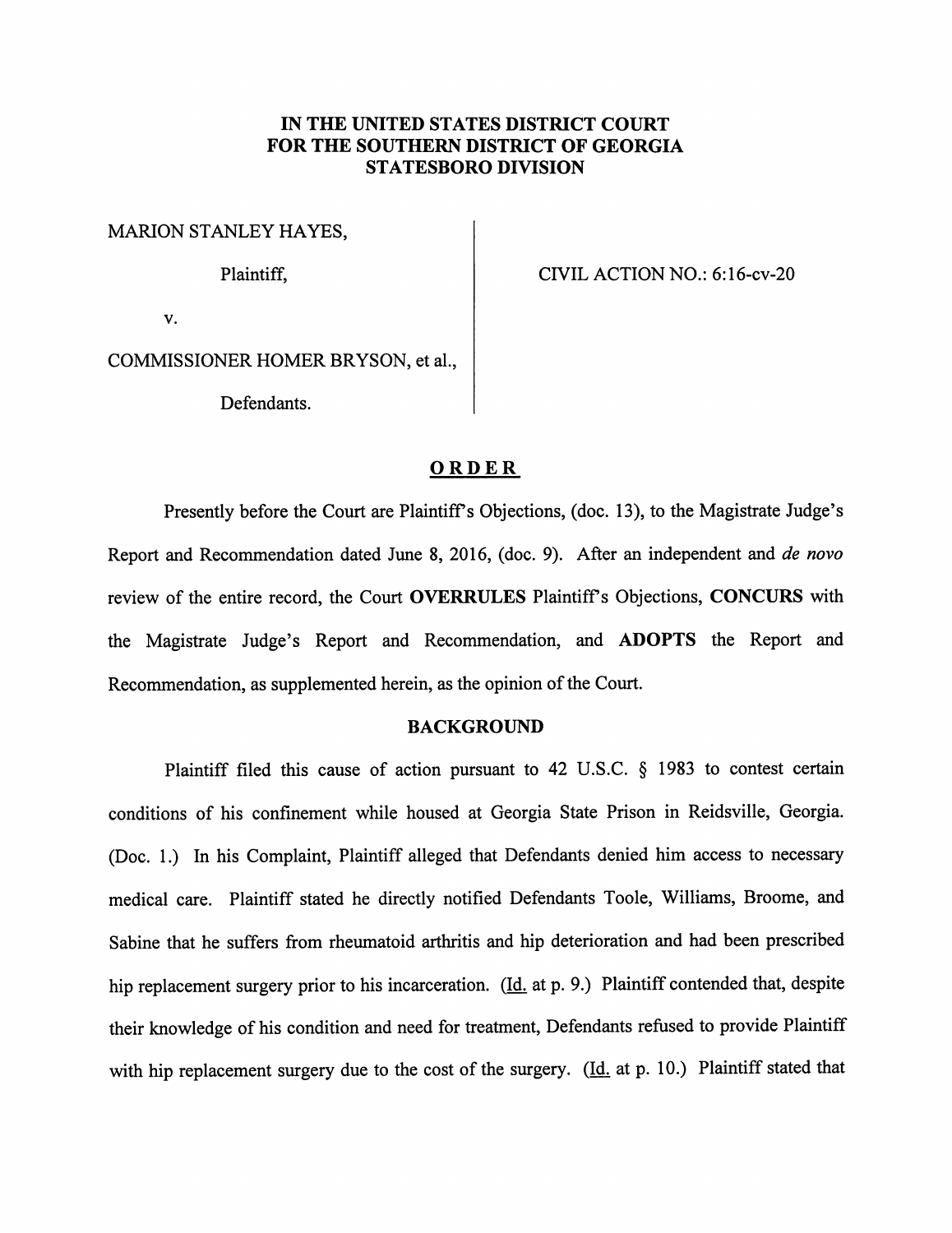this indifference to his medical needs has caused his condition to worsen and that he now has difficulty walking. (Id.)

In the Report and Recommendation, the Magistrate Judge recommended that the Court dismiss all of Plaintiff's claims against the Georgia Department of Corrections and Georgia State Prison, all of Plaintiffs claims for monetary damages against all Defendants in their official capacities, and all of Plaintiffs claims against Defendants Bryson, Lewis, Jacobs, Fountain, Nicolov, and Fara. However, the Magistrate Judge determined that Plaintiff's Eighth Amendment deliberate indifference claims against Defendants Broome, Toole, Williams, and Sabine shall proceed. (Id. at p. 9.) Plaintiff filed Objections to the Report and Recommendation, as well as a Motion to Amend his Complaint, on July 25, 2016, (docs. 13, 14). The Magistrate Judge denied Plaintiffs Motion to Amend on September 20, 2016. (Doc. 23.)

## *DISCUSSION*

In his Objections, Plaintiff first contends that the Court should reject the Magistrate Judge's Report and Recommendation because the Magistrate Judge recommended dismissal of claims that Plaintiff did not allege in his Complaint. (Doc. 13, pp. 1-2.) Specifically, Plaintiff avers that he did not allege claims for damages against Defendants in their official capacities. Plaintiff avers that he instead sued Defendants in their official capacities for declaratory, injunctive, prospective, and equitable relief.  $(Id. at p. 1.)$  Similarly, Plaintiff argues that the Magistrate Judge improperly recommended dismissal of claims against Georgia State Prison because "Plaintiff has not sued [Georgia State Prison] at all and it is not a named defendant." *(14)*

As the Magistrate Judge noted in the Report and Recommendation, the pleadings of unrepresented parties are held to a less stringent standard than those drafted by attorneys and,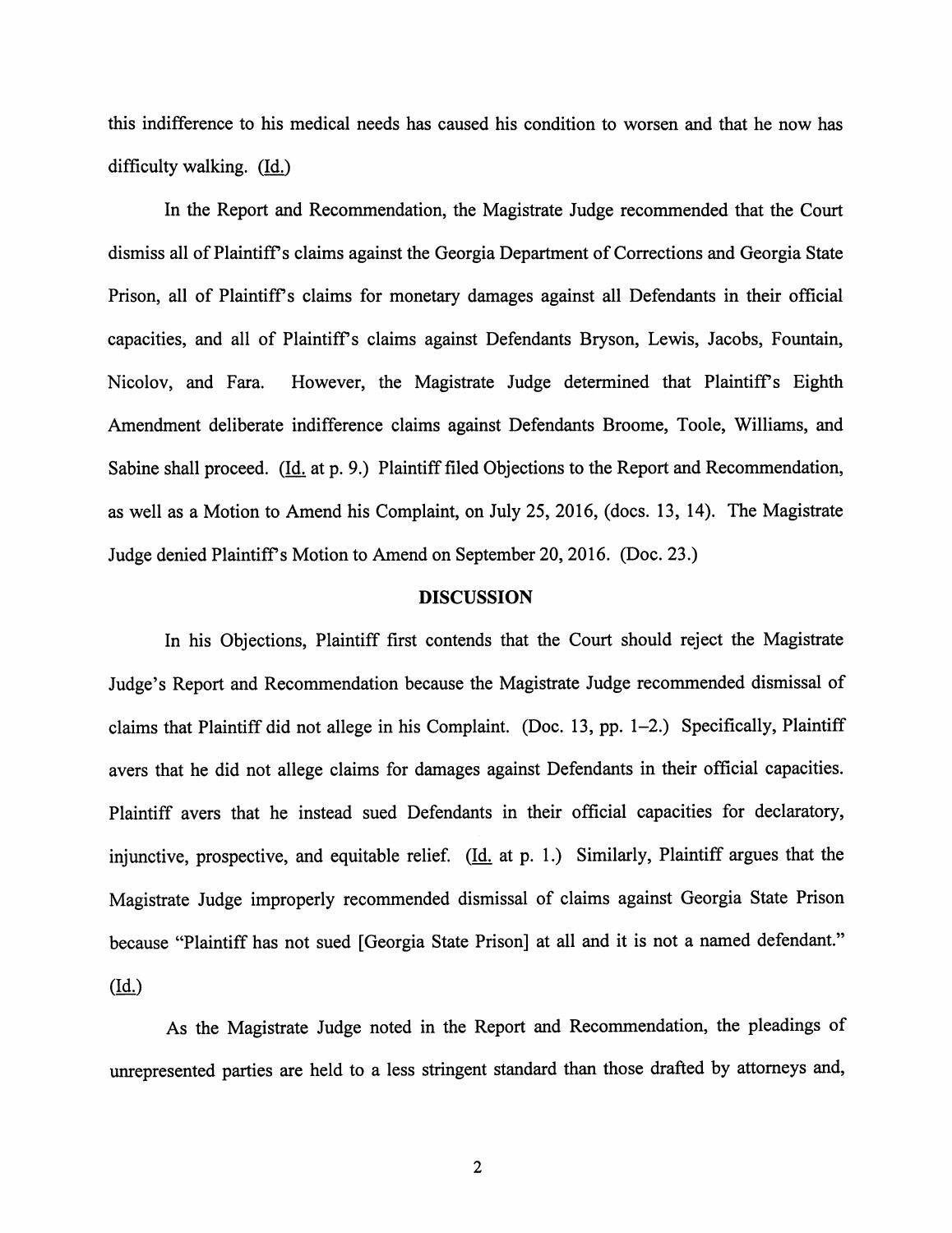therefore, must be liberally construed. Haines v. Kerner, 404 U.S. 519, 520 (1972); Boxer X v. Harris. 437 F.3d 1107, 1110 (11th Cir. 2006) **("Pro se** pleadings are held to a less stringent standard than pleadings drafted by attorneys.") (emphasis omitted) (quoting Hughes v. Lott, 350 F.3d 1157, 1160 (11th Cir. 2003)). Because Plaintiff is proceeding **pro se** in this case, the Magistrate Judge thoroughly reviewed and liberally construed the Complaint to assess all claims that Plaintiff plausibly alleged. It is by no means clear from Plaintiff's Complaint that he did not intend to assert claims for monetary relief against the individual Defendants in their official capacities or that Plaintiff did not intend to sue Georgia State Prison. Thus, the Magistrate Judge was correct to analyze those potential claims, and the Court *OVERRULES* this Objection.

Next, Plaintiff objects to the Magistrate Judge's recommendation that the Court dismiss his claims against the Georgia Department of Corrections. Plaintiff argues that, because he has sued the Georgia Department of Corrections for injunctive relief only, the Eleventh Amendment does not bar his claims against that entity. (Doc. 13, p. 2.) However, as the Magistrate Judge explained in the Report and Recommendation, "[a] state and its agencies (such as the Georgia Department of Corrections and Georgia State Prison) are not 'persons' who may be sued under § 1983." Darrough v. Allen, No. 1:13-CV-57 WLS, 2013 WL 5902792, at \*3 (M.D. Ga. Oct. 8, 2013). Furthermore, because the Georgia Department of Corrections is an agency of the State of Georgia, "[t]he Eleventh Amendment bar applies irrespective of whether a plaintiff seeks monetary or injunctive relief." Duva v. Bd. of Regents of the Univ. Sys. of Georgia, No. 15-14752, 2016 WL 3454155, at \*1 (11th Cir. June 24, 2016) (citing Cory v. White, 457 U.S. 85 (1982)). Accordingly, the Court **OVERRULES** Plaintiff's Objection.

Plaintiff also objects to the Magistrate Judge's recommendation that the Court dismiss Plaintiffs claims against Defendants Bryson, Jacobs, Lewis, and Fountain. First, Plaintiff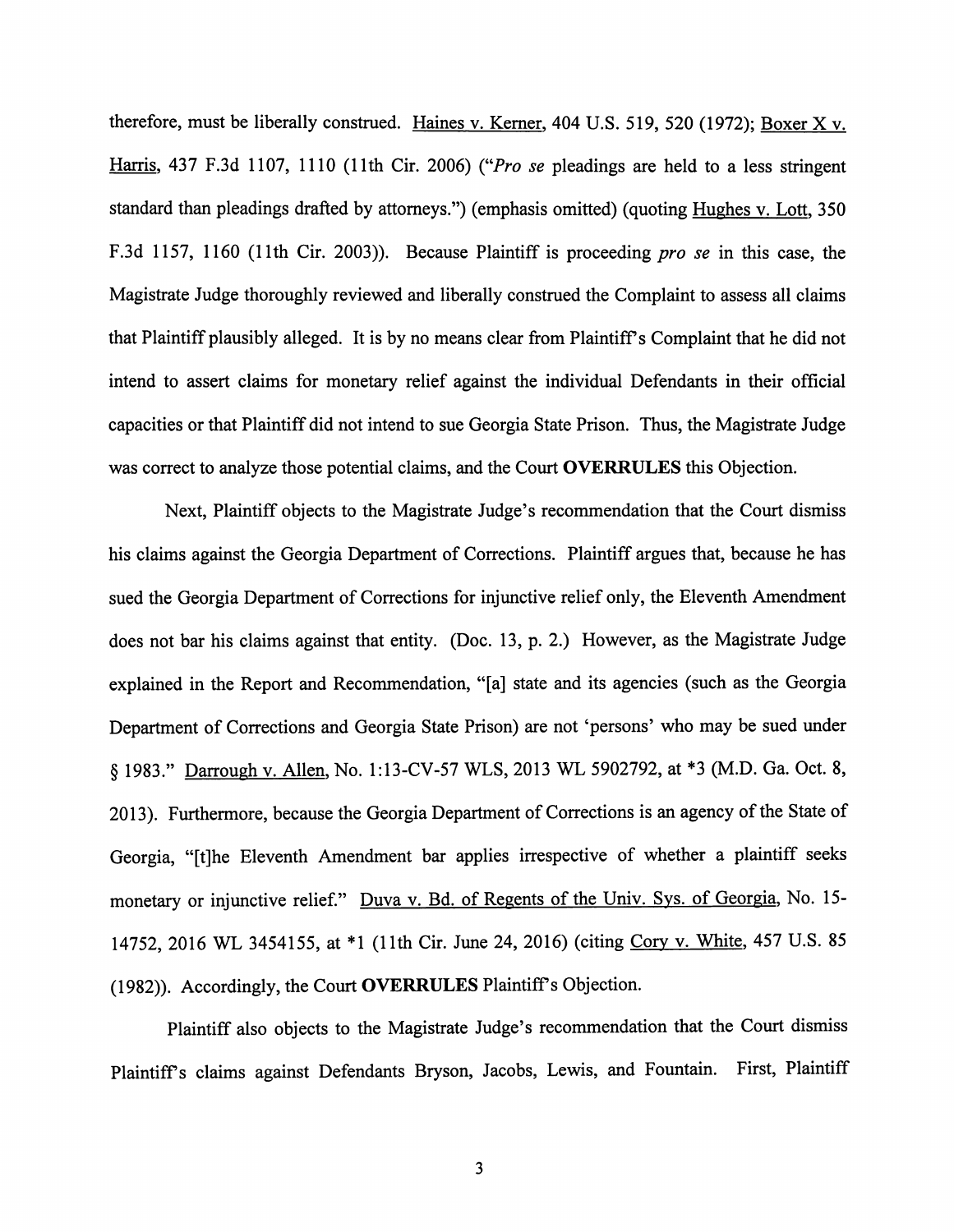attempts to convert his access to grievance procedure claims against these Defendants to access to courts claims by referring to his contemporaneously filed motion to amend. However, Plaintiff may not assert new claims via his Objections to the Magistrate Judge's Report and Recommendation. The Court finds it inappropriate to consider arguments presented for the first time in Plaintiff's objections, and, therefore, declines to do so. Williams v. McNeil, 557 F.3d 1287, 1291 (11th Cir. 2009) (approving district court's refusal to consider new argument set forth in objections where party had opportunity to present such argument to magistrate judge and failed to do so); see also United States v. Howell, 231 F.3d 615, 621 (9th Cir. 2000) (holding that district courts are not required to consider supplemental factual allegations presented for the first time in objections to a magistrate judge's report and recommendation). Moreover, the Magistrate Judge correctly denied Plaintiffs Motion to Amend his Complaint, which included access to courts claims, on September 20, 2016. (Doc. 23.) Therefore, the Court *OVERRULES* this Objection.

Plaintiff further objects that Defendants Bryson, Jacobs, Lewis, and Fountain have a "custom of deliberate indifference through which Defendants Toole, Williams, Broome, and Sabine were, and still are, able to violate Plaintiff's rights." ( $\underline{Id}$  at pp. 4-5.) He also contends that Defendants Bryson, Jacobs, Lewis, and Fountain should remain Defendants in this case, as they are responsible for "approv[ing] the funding [and] schedul[ing] any surgeries" Plaintiff may require in the future. (Id.) These Objections are merely conclusory reiterations of his supervisory liability and deliberate indifference claims against Defendants Bryson, Jacobs, Lewis, and Fountain. The Magistrate Judge properly determined that these conclusory allegations fail to state a claim against these Defendants. Accordingly, the Court also *OVERRULES* those Objections.

 $\overline{\mathbf{4}}$